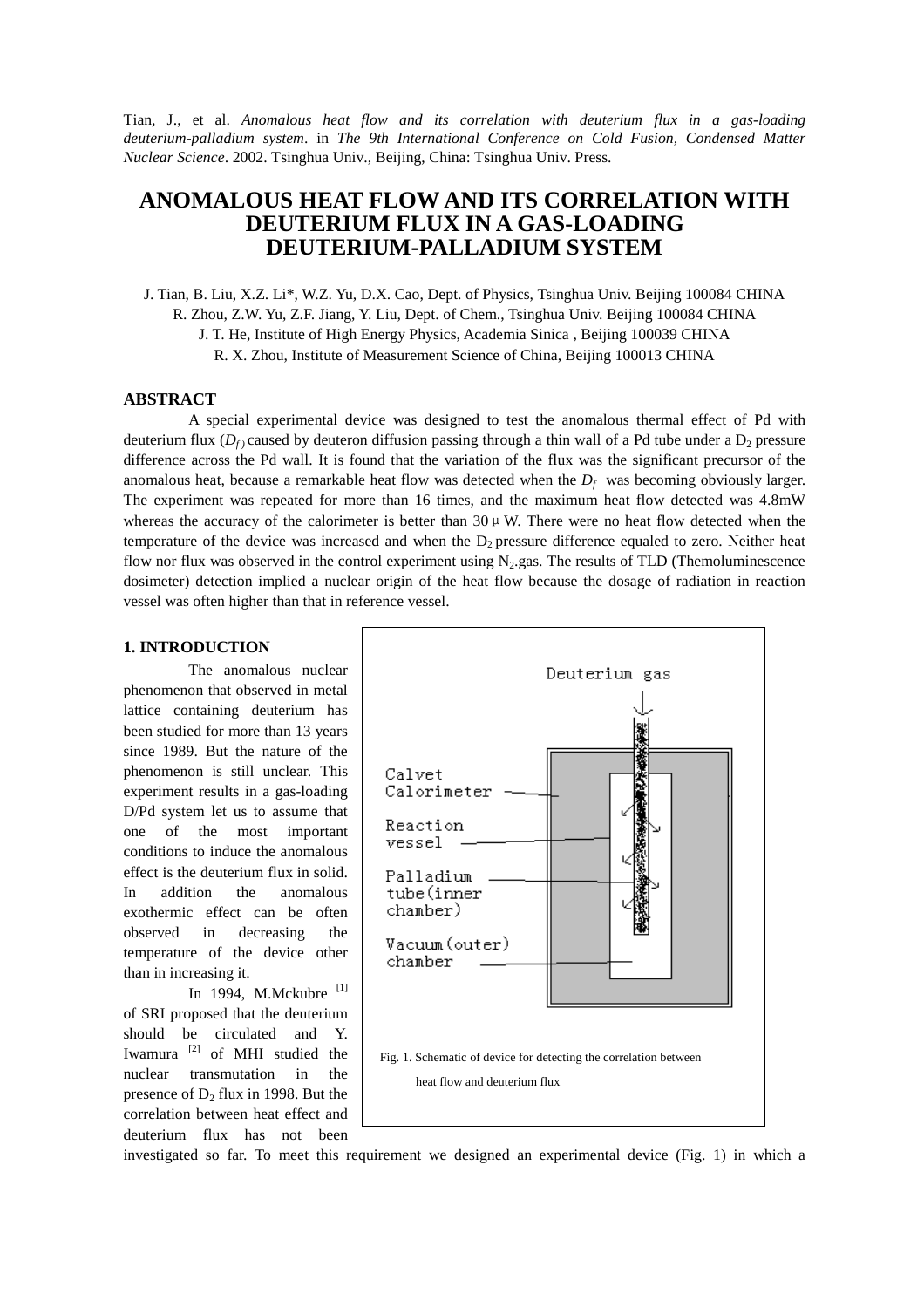continuous flux could appear while the deuterium permeated through the thin wall of a Pd tube. When the flux was changing, the anomalous heat flow could be detected by a high precision Calvet calorimeter which detection limit is about  $30 \mu$  W. Finally we used thermoluminescence dosimeter (TLD) to detect the 30keV~3MeV radiation in reaction vessel so as to count characteristically for the nature of the heat flow.

# **2. EXPERIMENTAL**

2.1 Main materials and apparatus

*Palladium* (containing 20% Ag) tube was offered by Beijing Institute of Non-ferrous Metallurgy

|                                                                                                                | Diameter:         | 4mm      |                                                                                  |  |  |  |  |
|----------------------------------------------------------------------------------------------------------------|-------------------|----------|----------------------------------------------------------------------------------|--|--|--|--|
|                                                                                                                | Length:           | $26$ mm  |                                                                                  |  |  |  |  |
|                                                                                                                | Thickness:        | $0.1$ mm |                                                                                  |  |  |  |  |
| Heat processing: degassing in situ at temperature of $270^{\circ}\text{C}$ , 30 Pa for 3.5 hours before using. |                   |          |                                                                                  |  |  |  |  |
|                                                                                                                |                   |          | <i>Deuterium gas</i> was supplied by the Ministry of Nuclear Industrial of China |  |  |  |  |
|                                                                                                                | Maximum pressure: |          | 2 atms                                                                           |  |  |  |  |
|                                                                                                                | D                 |          | $\Omega$ $\Omega$ $\Omega$                                                       |  |  |  |  |

Purity: 99.9%

*Calorimeter* was imported from Setaram Ltd. of France Temperature range: ambient to 300℃

| Calorimetric resolution:  | $0.12 \mu W$   |  |
|---------------------------|----------------|--|
| Detection limit in power: | 2 to 5 $\mu$ W |  |

Time constant: 100 seconds

*TLD* was offered by Institute of Chemical Defense of China.  $\sin \theta$   $\frac{1}{2}$   $\frac{1}{2}$   $\frac{1}{2}$   $\frac{1}{2}$   $\frac{1}{2}$   $\frac{1}{2}$   $\frac{1}{2}$   $\frac{1}{2}$   $\frac{1}{2}$   $\frac{1}{2}$   $\frac{1}{2}$   $\frac{1}{2}$   $\frac{1}{2}$   $\frac{1}{2}$   $\frac{1}{2}$   $\frac{1}{2}$   $\frac{1}{2}$   $\frac{1}{2}$   $\frac{1}{2}$   $\frac{1}{2}$   $\frac{1}{2}$   $\frac{$ 

| DILU.              | $\psi + \omega \wedge \psi$ . OHHH           |
|--------------------|----------------------------------------------|
| Linear dose range: | $10^{-7}$ to 12Gy                            |
|                    | Energy dependence (photon: 30keV~3MeV): <20% |

## 2.2 The set up of experimental system

## 2.2.1 *Reaction vessel and gas/vacuum systems*

Figure 2 shows the schematic of reaction vessel connected with gas supplier and vacuum systems. The Pd tube was sealed at lower end, and welded to a gas supply pipe at the upper end. Thus the Pd tube formed an inner chamber in the reaction vessel. The gas pressure inside that inner chamber was monitored by a pressure gauge. The volume between the Pd tube and the reaction vessel is the outer chamber. The gas pressure in the outer chamber was monitored by another gauge also. The reaction vessel made up of stainless steel is of 12.5 cm<sup>3</sup> in volume. All the connections in the system were hermetically sealed with Metal-Metal or Metal-PTFE-Metal method and passed the test by a helium leakage detector. The solder for welding is made of silver and copper.

\* Corresponding author, E-mail address: lxz-dmp@tsinghua.edu.cn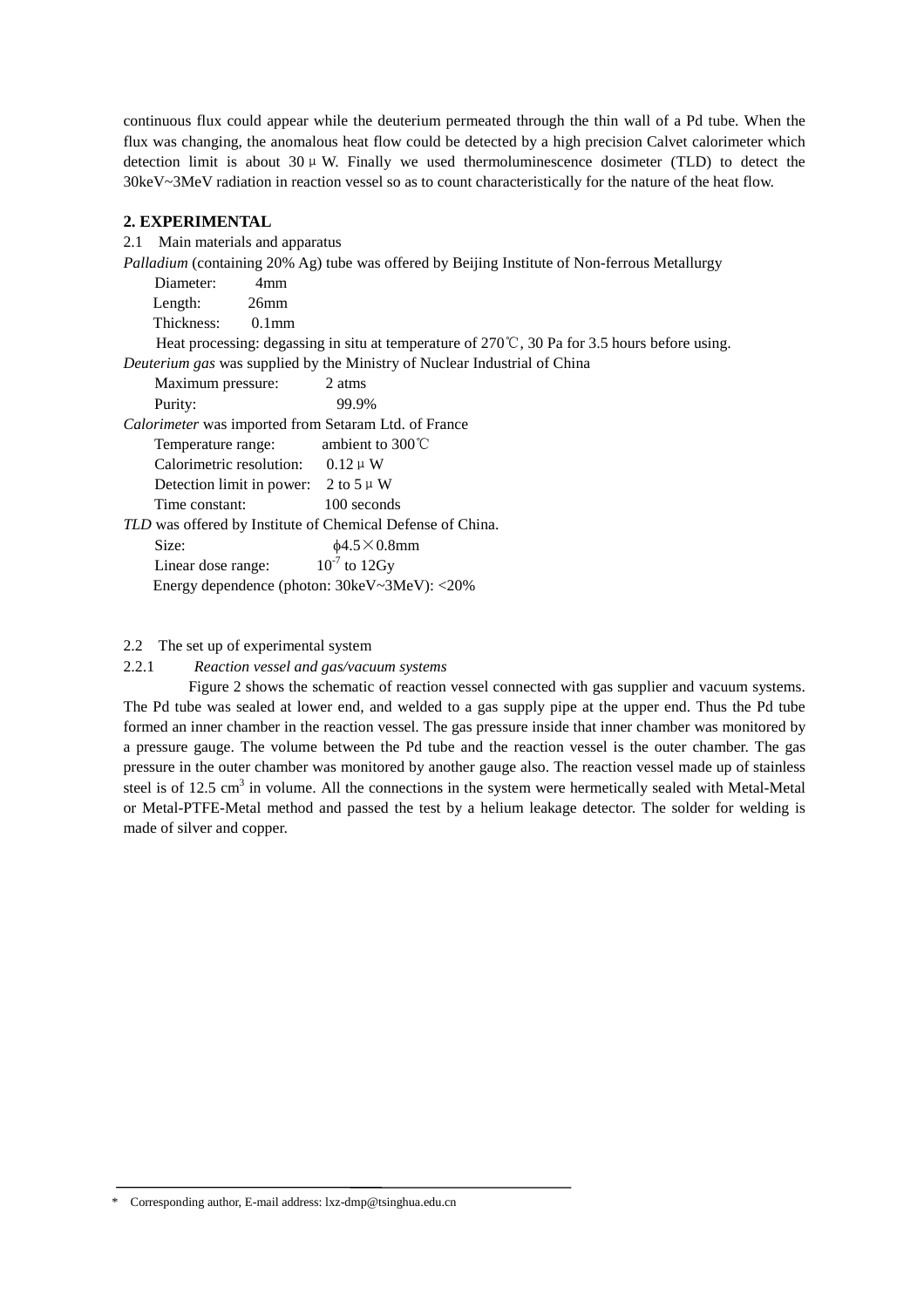

Fig. 2. The schematic of the D-Pd gas-loading system

#### 2.2.2 *Calorimeter and recording/controlling systems*

Figure 3 gives the connection of calorimeter, data collecting and program controlling systems. In which both reaction (11) and reference (9) vessels are tightly encased into the holes on the cylinder (7) of the calorimeter. The difference of heat flow signal detected by two piles of thermocouples (8), which were counter-connected to each other, was sent into data-collector (5), signal amplifier (4) and a computer (1) for storage and processing. The programmed temperature controlling system consisted of a thermocouple (10), a heater wire (6), voltage comparator (3), a program generator (2) and also the same computer as above.



Fig. 3. The set up of the calorimeter and its recording/processing systems

Before the experiment we learnt the system properties by examining the noise and drift of heat flow of calorimeter at 35℃, 100℃, 150℃, 200℃, respectively. The accuracy of heat flow controlling within 3 hours was less than  $30 \mu$  W. Besides we also did the calibration of the system by inputting an exact amount of energy into reaction vessel and then calculating the heat the calorimeter recorded. Based on these we confirmed that the system was very stable and reliable for the experiment. The relative error of calorimeter was about 1% if the heat production in the system was more than 4 Joules. Table 1 gives the test results of stability and calibration.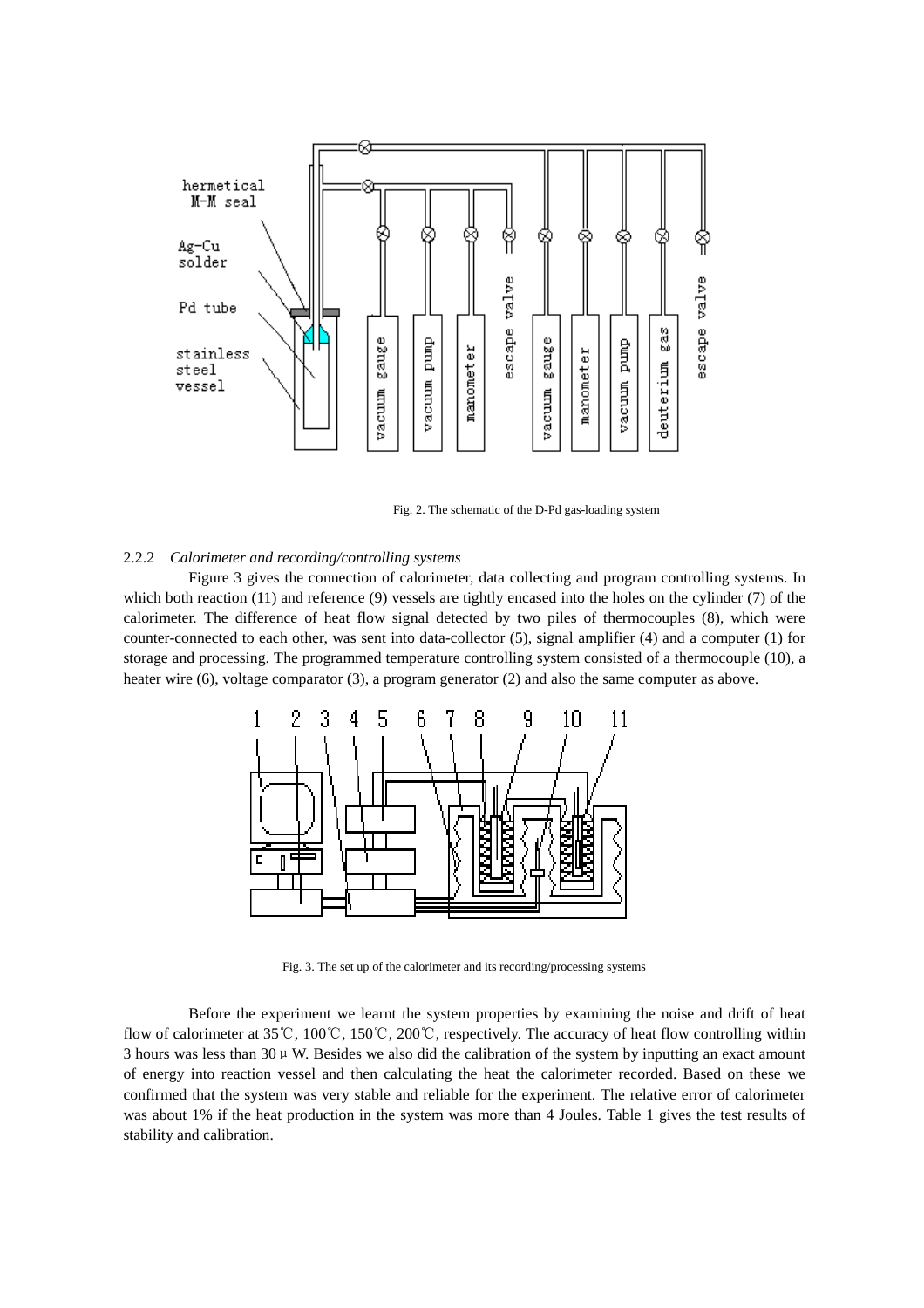| Temperature        | Heat flow( $\mu$ W) |             | Calibration results |                                    |              |  |
|--------------------|---------------------|-------------|---------------------|------------------------------------|--------------|--|
| $\sim$<br>$\sim$ . | noise               | drift       | $E_{input}(J)$      | $\mathbf{L}$ record $(\mathbf{J})$ | $error(\% )$ |  |
| 35                 |                     | $< \! 10$   | 0.100               | 0.098                              |              |  |
| 100                |                     | $\leq 10$   | 3.600               | 3.545                              | 0.9          |  |
| 150                |                     | $<$ 15 $\,$ | 0.100               | 0.097                              |              |  |
| 200                |                     | :30         | 4.000               | 3.946                              |              |  |

Table 1 The noise/drift of heat flow and calibration results of our D/Pd gas-loading system

## 2.3 Experimental procedures

#### 2.3.1 *Anomalous heat and system temperature*

Vacuum both chambers with rotary pumps (pumping speed is 2L/sec.) and heat the device up to 270℃ at the rate of 2℃/m. Keep the system at this temperature for 3.5 hours; then, turning off the heating power half an hour after filling deuterium gas ( $P_{D2} \sim 1.2$ atm) into the inner chamber. The system temperature was naturally decreasing from then on.

A significant heat flow started spontaneously as the system temperature was decreased near 134℃ (T<sub>onset</sub>). The heat flow reached its maximum at 132.18℃(T<sub>max</sub>). The exothermic process endured for 3 hours or so and ended at about 100℃. The same experiment cycle was repeated for 3 times and some similar heat flows were observed in all of the 3 experiments.

Afterwards the system was heated again up to 200℃ at 0.4℃/m, and cooled down naturally with the same pressure conditions as that in  $T_{\text{max}}=270^{\circ}$ . Anomalous heat flows were also detected in these repeated experiments.

In order to examine the behavior of our system when the temperature was increased, we heated it up to 270℃ at 0.4℃/m and 200℃ at 0.25℃/m, respectively, with exactly the same sequences as above. No obvious thermal effect was detected in the period of temperature rising

### 2.3.2 *Anomalous heat and system pressure*

We have run the experiment for 10 times using the same sequence as that in 2.3.1, but the deuterium pressure in the inner chamber of reaction vessel was different for each experiment. As the pressure difference  $(\triangle P=P_{in}-P_{out})$  became smaller and smaller the heat flow was getting weaker and weaker too. The anomalous heat flows were usually appeared in all of experiments when the system was cooled down to near 130℃. When the  $\triangle P=0$ , no anomalous heat was detected. It was noticed that when the heat flow appeared the pressure of inner chamber dropped quickly. The changing rate of the pressure is faster than that in ordinary period by a factor of 4; and the pressure in the outer chamber suddenly went up although it was pumped continuously. This was a clear evidence that there should be a deuterium flux permeating through the wall of the Pd tube. We also noticed that as soon as the heat flow disappeared, the variation of the pressure in the inner chamber became slowly again. Finally we substituted deuterium gas with nitrogen gas as a control experiment, neither heat flow nor pressure variation was observed in the same period.

#### 2.3.3 *Anomalous heat and TLD*

In order to study the nature of the heat flow. We tied 4 pieces of TLDs on the surface of Pd tube and put same amount of TLD into reference vessel to compare difference between two vessels. Two pieces of TLDs were monitoring the ambient background of the laboratory and five pieces for calibration. As the same sequence as in 2.3.1, we repeated the experiment for four times in which there was a control one of Nitrogen-Palladium system. The TLDs for calibration and detection were all sent to the Institute of Measurement Science (Chinese Academy of Science), who is domestically authorized in radiation detection.

#### **3. RESULTS AND DISCUSSION**

#### 3.1 Heat, temperature behavior and SRT theory<sup>[3]</sup>

Table 2 shows that the heat flow appeared only when the temperature of the D/Pd system was decreasing. For the experiments No1 to No.3, the Pd tube was cooling down from  $270^{\circ}$ C, and for experiment No.4 to No.6,. the Pd tube was cooling down from 200°C. It shows that in all these six experiments, heat flow appeared. However, when the temperature was increasing from  $35^{\circ}$ C to  $270^{\circ}$ C in No.7 or to  $270^{\circ}$ C in No.8, there was no heat flow. It might imply that a negative temperature gradient in the radial direction of Pd tube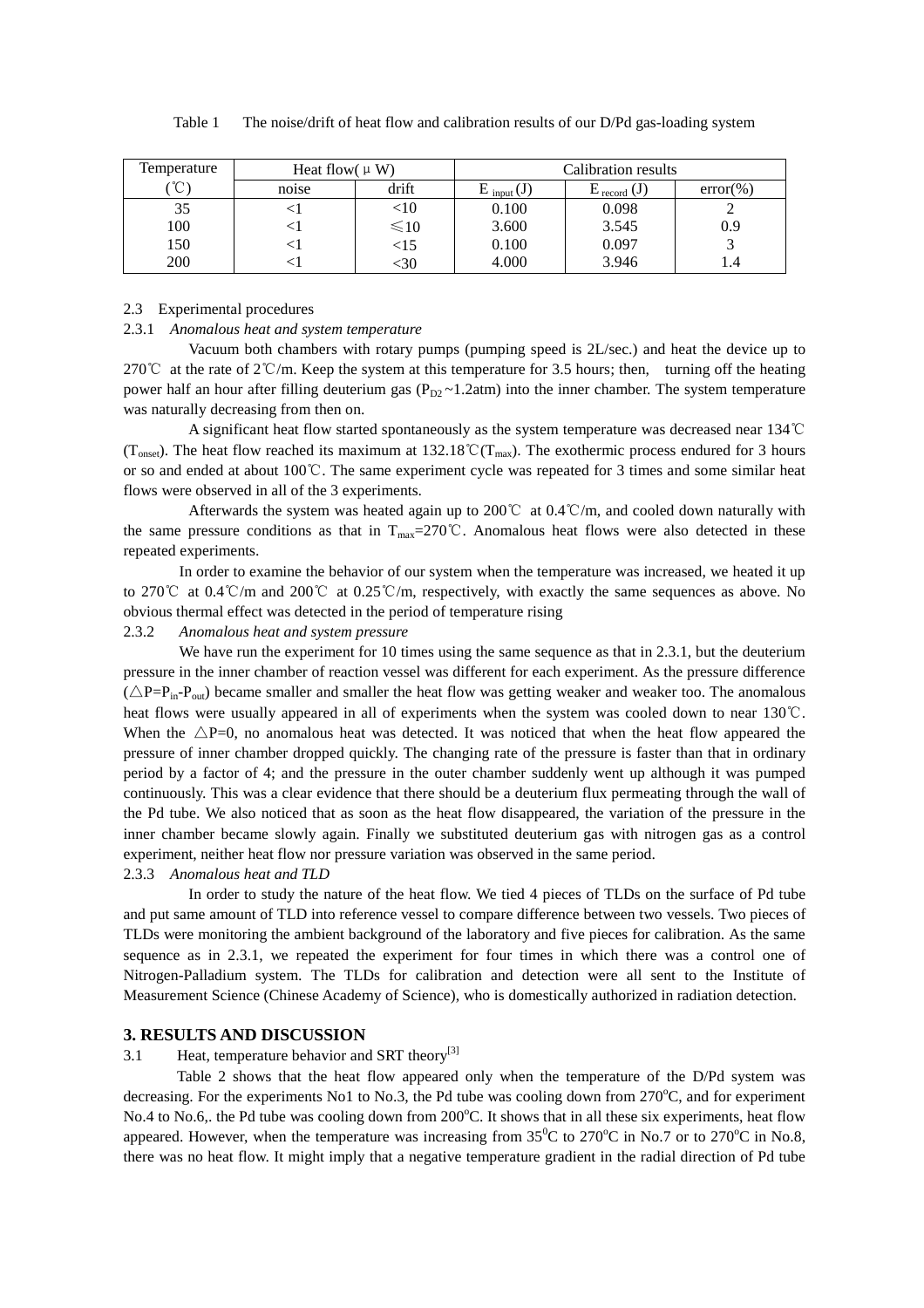might be a condition for the anomalous effect. We may also see that the heat flow usually appeared in the temperature range of 120~140℃ despite that the system was cooling down from 270℃ or 200℃. An interesting point is that the duration of the exothermic effect is in the order of  $10^4$  seconds. This characteristic timing has appeared in various "anomalous phenomena" of D/Pd system all over the world.

|                |             | . .                      |                 |          | . .           |            |                 |
|----------------|-------------|--------------------------|-----------------|----------|---------------|------------|-----------------|
|                | $T_{onset}$ | $T_{max}$                | <b>Duration</b> | Max.heat | $\triangle H$ | Tempr.     | Tempr.rate      |
| Exper.<br>No.  | (C)         | $({}^{\circ}\mathbb{C})$ |                 | flow     | (kJ/mol       | range      | variation       |
|                |             |                          | (sec)           | (mW)     | Pd)           | (°C)       | $(^{\circ}C/m)$ |
|                | 134.1       | 132.2                    | 12454           | 4.82     | 3.12          | $270 - 35$ | $-0.61 - -0.05$ |
| $\mathfrak{D}$ | 126.2       | 120.2                    | 8720            | 0.85     | 1.78          | $270 - 35$ | $-0.61 - -0.05$ |
| 3              | 122.7       | 118.9                    | 9307            | 1.50     | 1.59          | $270 - 35$ | $-0.61 - -0.05$ |
| 4              | 124.4       | 119.6                    | 11070           | 2.26     | 2.03          | $200 - 35$ | $-0.40 - -0.05$ |
|                | 139.6       | 135.8                    | 8084            | 2.01     | 1.48          | $200 - 35$ | $-0.40 - -0.05$ |
| 6              | 119.2       | 114.3                    | 7368            | 1.10     | 1.02          | $200 - 35$ | $-0.40 - -0.05$ |
|                |             |                          |                 |          |               | $35 - 270$ | 0.4             |
| 8              |             |                          |                 |          |               | $35 - 200$ | 0.25            |

Table 2 Dependence of the heat flow on the temperature trends of D/Pd system

It is possible to understand this behavior based on the resonant tunneling theory.<sup>[3]</sup> If the heat flow is caused by the d+d fusion reactions in Pd; there must be a resonant tunneling effect to penetrate the Coulomb barrier between two positively charged deuterons. This is the resonance between the nuclear energy level and the energy level in the crystal lattice. The nuclear energy level is fixed by the nuclear force; however, the energy level in the crystal lattice is affected by the lattice constant. When the lattice constant increases with temperature, usually, the energy level in the crystal lattice will shift down; hence, the resonance between two energy levels might be destroyed by the resonance effect itself unless the heat of fusion reaction is taken away. When the Pd tube is cooling down, there must be a cooling mechanism to take away the heat from the system; then, it is possible to keep the resonance for a longer period than that when the Pd tube is heated up. That is why we could not observe any heat flow when the Pd tube was being heated up.

## 3.2 Heat, pressure difference and deuterium flux

Table 3 gives the experimental results of anomalous heat, and its dependence on pressure difference( $\triangle P$ ) across the Pd tube based on 2.3.2. We can learn from it that as the pressure difference became smaller the heat flow was correspondingly reduced. The duration of exothermic effect became shorter also. And the peak position was moved towards the lower side of temperature. When the pressures between the inner and outer chambers became equal, the anomalous heat flow could no longer be detected.

| Experi-<br>ment<br>No. | Heat<br>(Joule) | $\bigtriangleup \mathrm{P}_{\mathrm{max}}$<br>(atm) | T <sub>onset</sub><br>$({}^{\circ}\mathbb{C})$ | $T_{max}$<br>$({}^{\circ}\mathbb{C})$ | Exothermic<br>duration<br>(sec) | Temperature<br>decreasing<br>rate $(^{\circ}C/m)$ |
|------------------------|-----------------|-----------------------------------------------------|------------------------------------------------|---------------------------------------|---------------------------------|---------------------------------------------------|
|                        | 4.39            | 2.0                                                 | 139.4                                          | 134.6                                 | 9850                            | $-0.4 - 0.1$                                      |
| $\overline{2}$         | 3.54            | 1.5                                                 | 144.3                                          | 139.6                                 | 11092                           | $-0.4 - 0.1$                                      |
| 3                      | 2.59            | 1.4                                                 | 146.6                                          | 139.7                                 | 9837                            | $-0.4 - 0.1$                                      |
| 4                      | 2.38            | 1.3                                                 | 140.7                                          | 132.8                                 | 9798                            | $-0.4 \sim -0.1$                                  |
| 5                      | 0.97            | 1.2                                                 | 139.4                                          | 131.1                                 | 6594                            | $-0.4 - 0.1$                                      |
| 6                      | 0.89            | 1.1                                                 | 137.1                                          | 127.8                                 | 6852                            | $-0.4 - 0.1$                                      |
| $\mathbf{r}$           | 0.73            | 1.0                                                 | 138.2                                          | 126.2                                 | 7296                            | $-0.25$                                           |
| 8                      | 0.24            | 0.9                                                 | 135.1                                          | 127.9                                 | 5210                            | $-0.4 - 0.1$                                      |
| 9                      |                 | $\Omega$                                            |                                                |                                       |                                 | $-0.4 - 0.1$                                      |
| 10                     |                 | $\Omega$                                            |                                                |                                       |                                 | $-0.25$                                           |

Table 3 Anomalous heat and the dependence on pressure difference( $\triangle P$ ) across the Pd tube

Usually, the diffusion coefficient of deuteron inside the palladium is supposed to be dependent on temperature. The lower the temperature is, the smaller the diffusion coefficient. Hence, it was expected to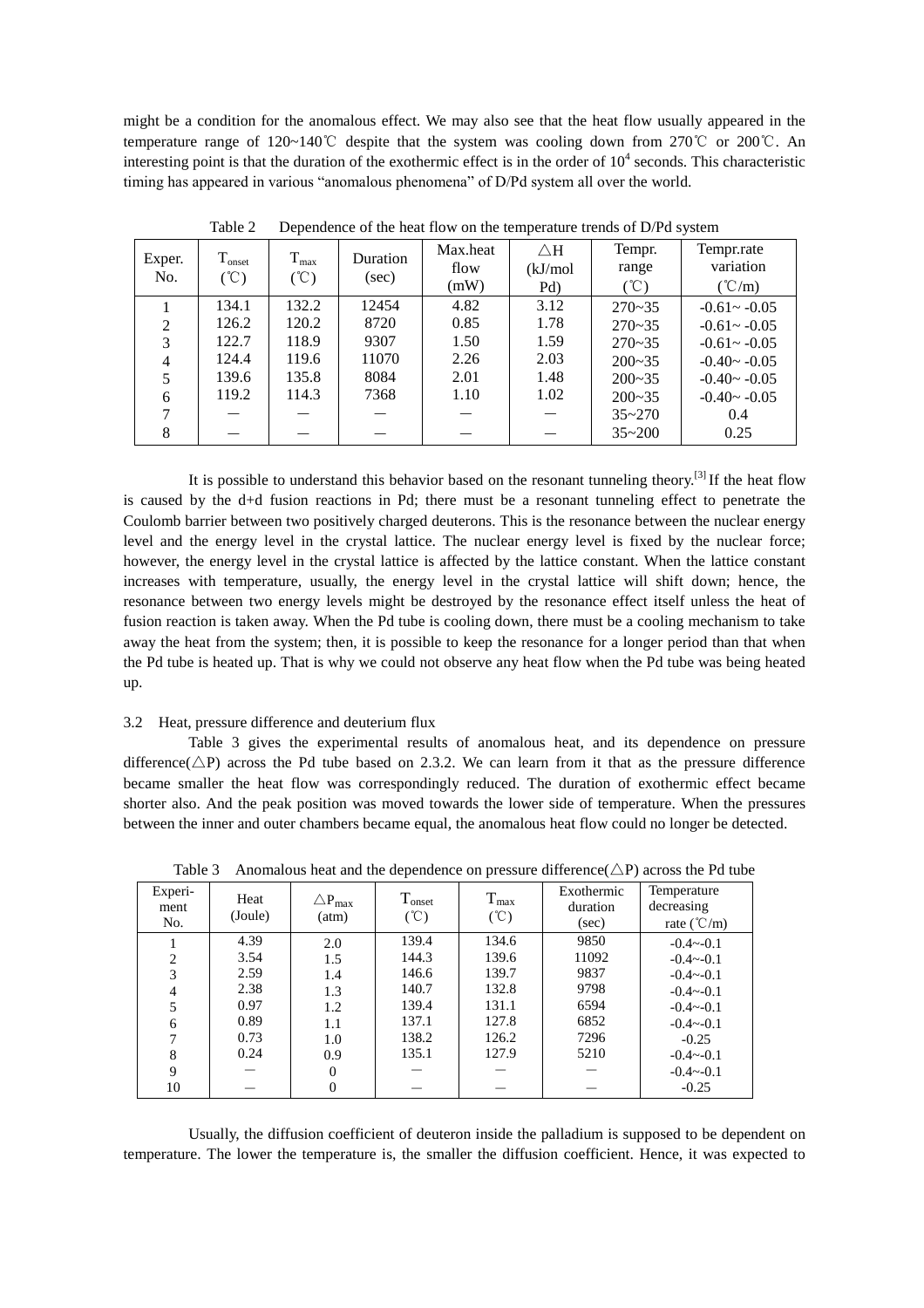observe the diffusion flux through the thin wall of Pd tube would drop when the Pd tube was cooling down. However, a sudden increasing of deuteron flux was observed when the temperature of Pd tube was down to the range of  $140^{\circ}C - 130^{\circ}C$  as described before. This could not be explained by the diffusion process. It was an unusual permeation of deuterons. This .unusual permeation of deuterons had the feature of resonance (the lower curve in Fig.4), because it appeared only in a narrow interval of the temperature. The more important was that this resonant permeation of deuterons was correlated with an anomalous heat flow (the upper curve in Fig.4). This anomalous heat flow appeared just after the onset of the resonant permeation. The time constant of the Calvet calorimeter is supposed to be 100 seconds(empty vessel) to 250 seconds (full vessel). In our experiment, this anomalous heat flow appeared 140 seconds after the resonant permeation. Moreover, the diffusion coefficient was supposed to be independent of the trends of the temperature. No matter, the temperature of Pd is increasing or decreasing, the diffusion coefficient at the same temperature should be same, however, this sudden permeation of deuterons appeared only when the temperature of Pd tube was increasing; hence, we might assume that this resonant permeation would be the very phenomenon we were looking for, i.e. the selective resonant tunneling of Coulomb barrier.

Usually, when deuteron was absorbed by palladium, the enthalpy of formation of Pd deuteride is positive, i.e. there should be an exothermic effect when deuteron enters the thin wall of the Pd tube. Since we detected also a sudden rising of the pressure in the outer chamber, it implied a flux of deuterons which was desorbing from the outer surface of the Pd tube. It was an endothermic process. Hence, this endothermic process was accompanied by an exothermic process when a deuteron flux was penetrating the thin wall of Pd tube. This endothermic process might not be in balance with this exothermic process, but it is a slow diffusion process. Hence this resonant feature of heat flow could not be explained by the unbalance between the absorption and desorption.

In order to distinguish this slow diffusion process from the fast resonant permeation, we calculated the derivative of the pressure in the outer chamber, dP/dt. (Figure 4 lower curve). When dP/dt turned into positive suddenly, it meant a deuteron flux suddenly appeared.. dP/dt reached its maximum when this resonant permeation reached its maximum. dP/dt became smaller and then turned into negative, because the continuous pumping would pump out the deuterium gas until a new balance between pumping and diffusion flux was established later.



Fig. 4. Correlation of heat flow with dP/dt when the anomalous heat appeared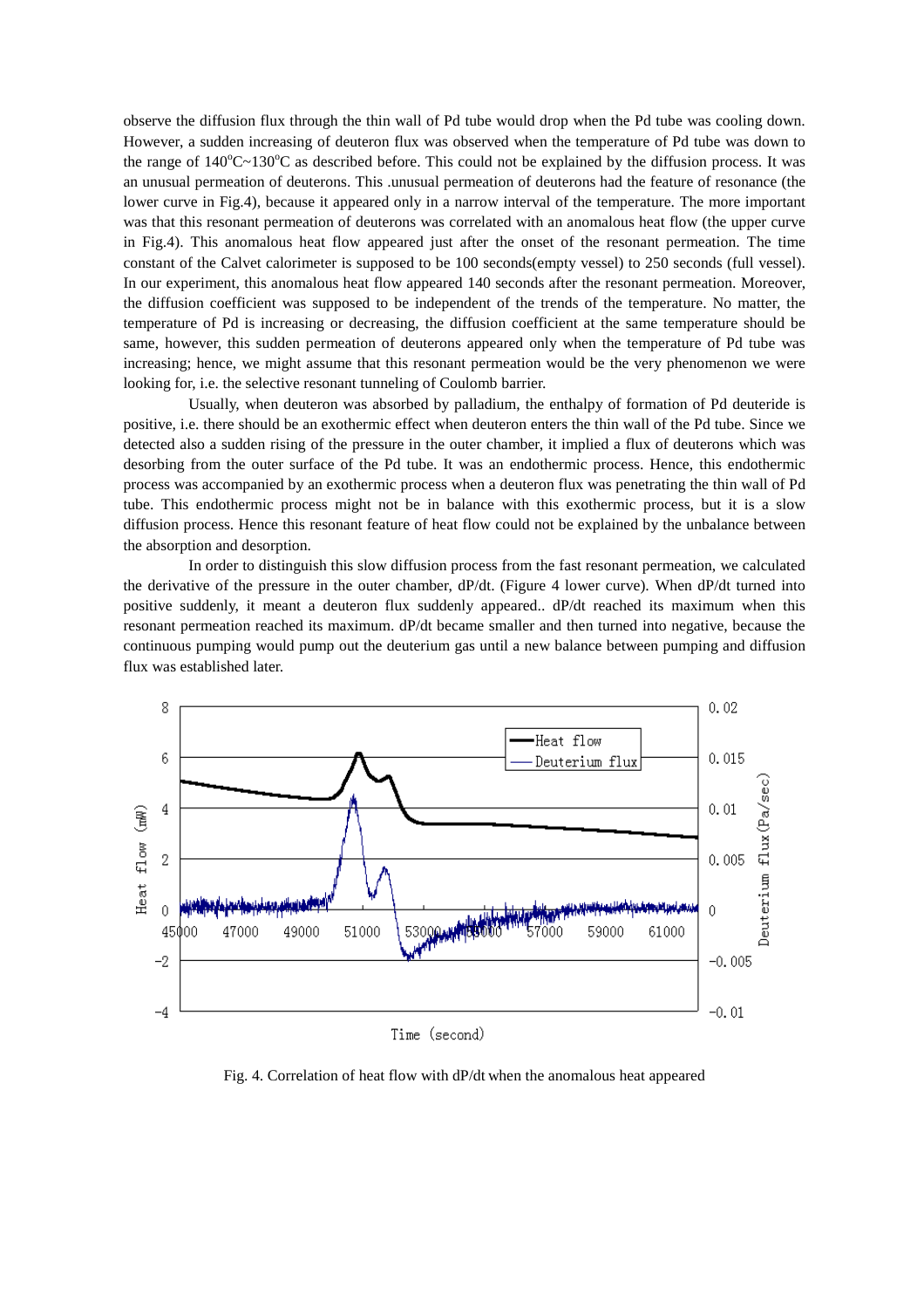#### 3.3 TLD results  $-a$  nuclear origin of the heat flow ?

The thermoluminescence dosimeter (TLD) is a detector that can absorb the energy of the ionizing radiation and remember the dosage of radiation in terms of the energy of excitation; then, it will release the energy of excitation as a visible light when TLD is heated later after being radiated. The TLD used in our experiment is only sensitive to the radiation which energy-ranges from 30keV to 3Mev. Table 4 gives the results of TLD detection in reaction and reference vessels, respectively.

| System  | Average Dosage $(10^{\circ}$ Gy) |                   | Dosage                 | Calibration                     | Experiment |
|---------|----------------------------------|-------------------|------------------------|---------------------------------|------------|
|         | reaction vessel                  | reference. vessel | $(10^{-6} \text{ Gy})$ | coeff<br>$(10^7 \text{ Gy/TL})$ | cycle(s)   |
| $D- Pd$ | 3.8                              | 2.9               | 0.8                    | 1.11                            | once       |
|         | 13.7                             | 11.3              | 2.4                    |                                 |            |
|         | 3.7                              | 2.6               |                        | 0.84                            | once       |
| $N-Pd$  | 9.7                              | 10.0              | $-0.3$                 |                                 | once       |

Table 4 Dosage difference of radiation between reaction and reference vessels

From the Table 4, we may learn that the dosage absorbed by TLD in reaction vessel is obviously higher than that in reference vessel. That means that the energy of some radiation in the reaction vessel must be higher than 30keV. When the experiment was repeated once and once again while TLD was kept inside the reaction vessel intact, the difference of dosage between reaction vessel and reference vessel increases with the number of cycles (row 2 in Table 4). Hence, the anomalous heat flow might come from a nuclear origin, because the energy released from the chemical process will usually be in the range of several or tens of eVs. In nuclear reaction the nuclei as reactant will fission or fuse into some new nucleus; in addition all of electrons outside the nucleus will rearrange completely. So the energy released from a nuclear process will at least be several keV. Its maximum can reach some mega-eV or more. The radiation of more than 30keV found in our system implied a nuclear origin of heat flow. However further investigations are needed to confirm this nuclear process

## **4. CONCLUSION AND SUGGESTION**

4.1 Deuterium flux caused by the permeation process through a Pd lattice may be a pre-requisite condition for a gas loading D-Pd system to go into an anomalous state. The anomalous heat flow can be detected only when the deuterium permeation appear.

4.2 The anomalous heat flow appears only when the temperature of Pd tube is decreasing. The temperature gradient in radial direction of Pd tube might help the resonant permeation of deuteron. The more attention should be paid to the decreasing rate of Pd temperature in future researches.

4.3 The fatigue effect: The amount of the anomalous heat was getting less and less when the experiment was repeated once and once again; the deformation of Pd lattice caused by the introduction of deuteron might be the important factor. This fatigued Pd can be resumed later.

4.4 TLD has detected a weak signal near the Pd tube. It implied a nuclear origin of heat flow, because the TLD is only sensitive to high energy radiation (>30keV)

#### **ACKNOWLEDGEMENTS**

This work is supported by the State Commission of Science and Technology, Natural Science Foundation of China (No. 19645005 & 59995550-3), and Tsinghua University "985" Science Research Fund and Fundamental Research Fund.